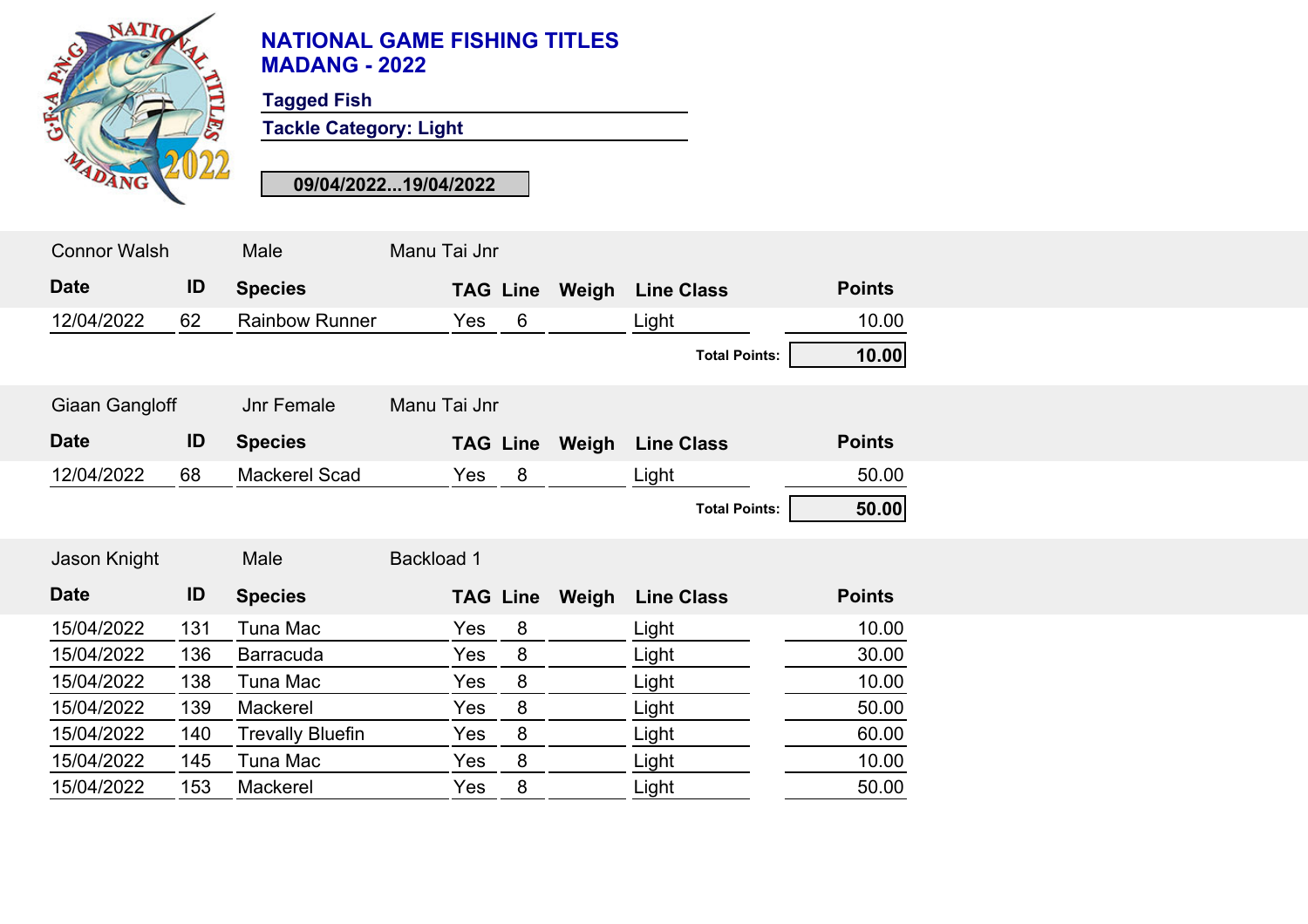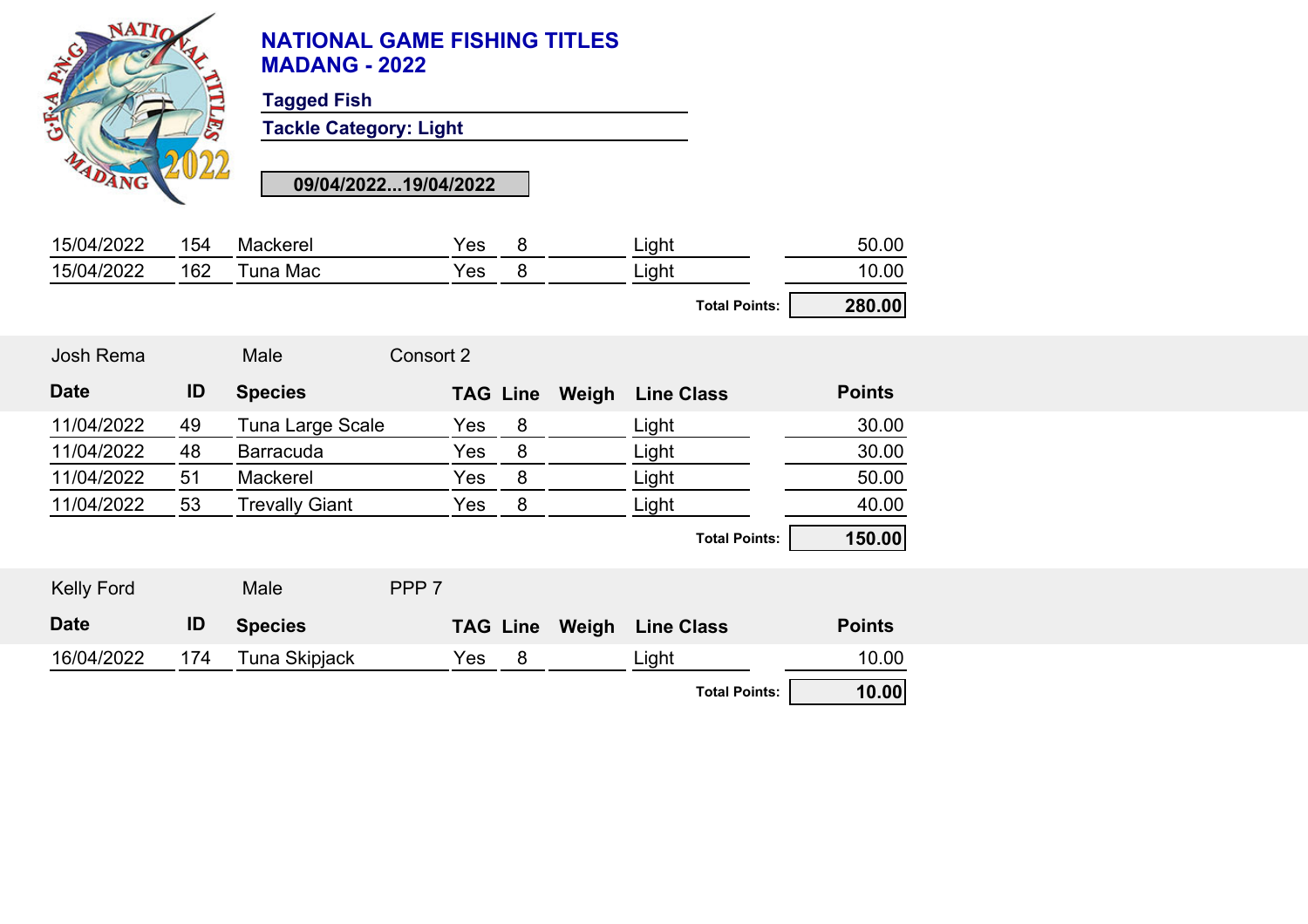

## **NATIONAL GAME FISHING TITLES MADANG - 2022**

**Tagged Fish**

**Tackle Category: Light**

**09/04/2022...19/04/2022**

| Keon O'Honlon           |     | Jnr Male              | Manu Tai Jnr    |                 |                       |                      |               |
|-------------------------|-----|-----------------------|-----------------|-----------------|-----------------------|----------------------|---------------|
| <b>Date</b>             | ID  | <b>Species</b>        |                 | <b>TAG Line</b> | Weigh                 | <b>Line Class</b>    | <b>Points</b> |
| 12/04/2022              | 59  | Mackerel              | Yes             | 6               |                       | Light                | 50.00         |
| 12/04/2022              | 61  | <b>Barracuda</b>      | Yes             | 6               |                       | Light                | 30.00         |
| 12/04/2022              | 60  | Mackerel              | Yes             | $6\phantom{1}$  |                       | Light                | 50.00         |
| 12/04/2022              | 64  | <b>Rainbow Runner</b> | Yes             | 6               |                       | Light                | 10.00         |
|                         |     |                       |                 |                 |                       | <b>Total Points:</b> | 140.00        |
| <b>Milen Stiliyanov</b> |     | Male                  | <b>INFINITY</b> |                 |                       |                      |               |
|                         |     |                       |                 |                 |                       |                      |               |
| <b>Date</b>             | ID  | <b>Species</b>        |                 |                 | <b>TAG Line Weigh</b> | <b>Line Class</b>    | <b>Points</b> |
| 14/04/2022              | 103 | <b>Barracuda</b>      | Yes             | 8 <sup>8</sup>  |                       | Light                | 30.00         |
|                         |     |                       |                 |                 |                       | <b>Total Points:</b> | 30.00         |
| Nic Schoepfer           |     | Male                  | Consort 2       |                 |                       |                      |               |
| <b>Date</b>             | ID  | <b>Species</b>        |                 |                 | <b>TAG Line Weigh</b> | <b>Line Class</b>    | <b>Points</b> |
| 11/04/2022              | 52  | <b>Barracuda</b>      | Yes             | 8               |                       | Light                | 30.00         |